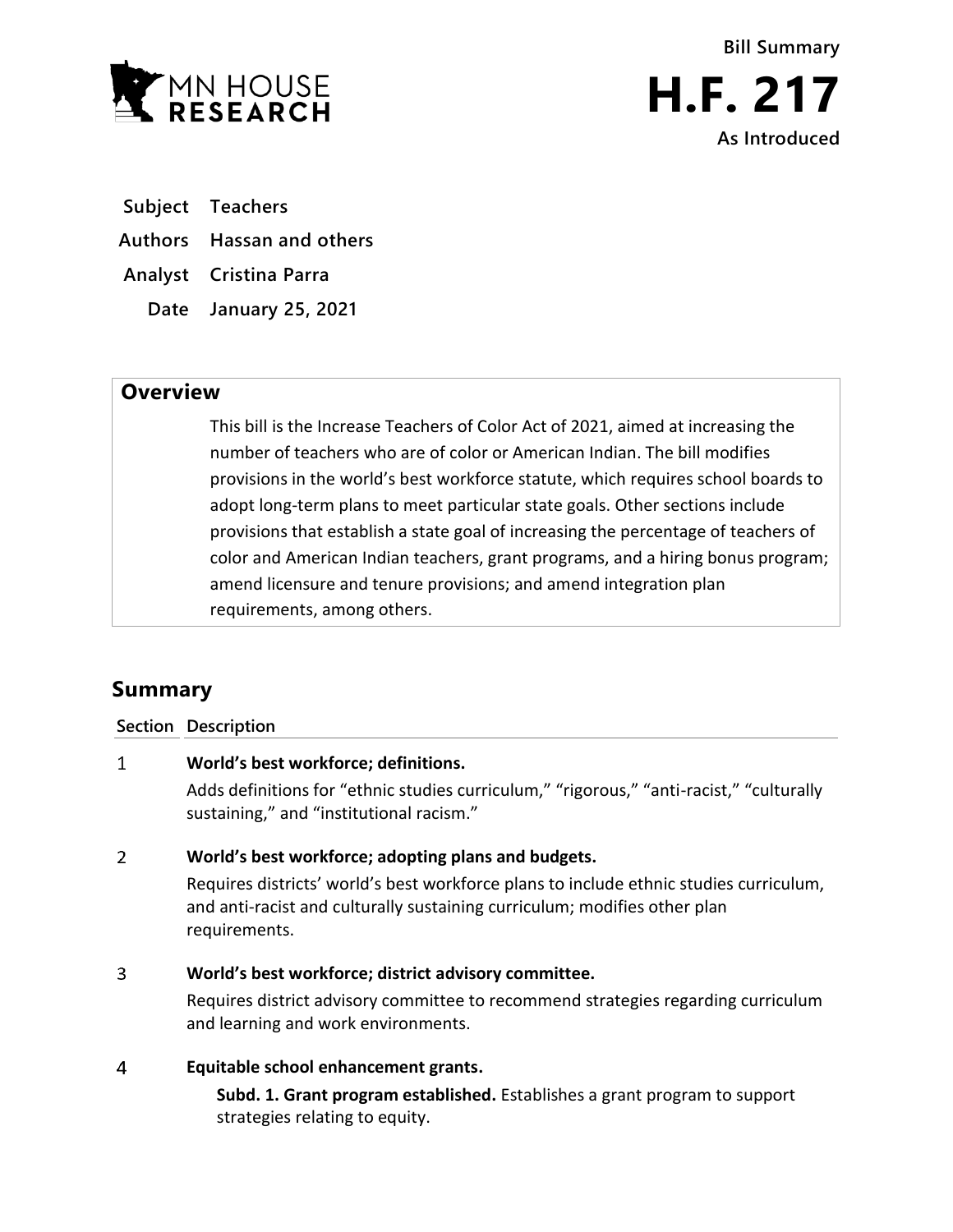**Subd. 2. Definitions.** Defines terms, including "anti-racist," "equitable," "institutional racism," and "structural."

**Subd. 3. Applications and grant awards.** Requires the commissioner of education to determine application procedures and deadlines, select schools to receive grants, and determine award amounts.

**Subd. 4. Description.** Requires grants to be used to support equitable, anti-racist educational practices.

**Subd. 5. Report.** Requires grant recipients to report to the commissioner.

### 5 **Increasing the percentage of teachers of color and American Indian teachers in Minnesota.**

**Subd. 1. Purpose.** Establishes purpose of statute is to set state goals for increasing the percentage of teachers of color and American Indian teachers, and ensure all students have access to effective and diverse teachers who reflect the diversity of students.

**Subd. 2. Equitable access to racially and ethnically diverse teachers.** States goal that the percentage of teachers who are of color or American Indian should increase at least two percentage points per year.

**Subd. 3. Rights not created.** States that goal in this section does not exclude other goals or confer a right or create a claim.

**Subd. 4. Reporting.** Requires the Professional Educator Licensing and Standards Board (PELSB) to report on aggregate outcomes of state programs related to the preparation or retention of diverse teachers.

#### 6 **Curriculum policy.**

Requires a school board to adopt a written policy that prohibits discrimination or discipline for a teacher or principal for incorporating into curriculum contributions by persons in a protected class.

#### $\overline{7}$ **School student bullying policy; state model policy.**

Requires the commissioner of education to develop and maintain resources to help a district or school implement strategies to prevent and reduce discrimination; and to develop and adopt state standards for social, emotional, and cognitive development.

#### 8 **Tier 3 license; requirements.**

Requires PELSB to issue a Tier 3 license to a candidate who either: (1) completed a teacher preparation program from a culturally specific minority serving institution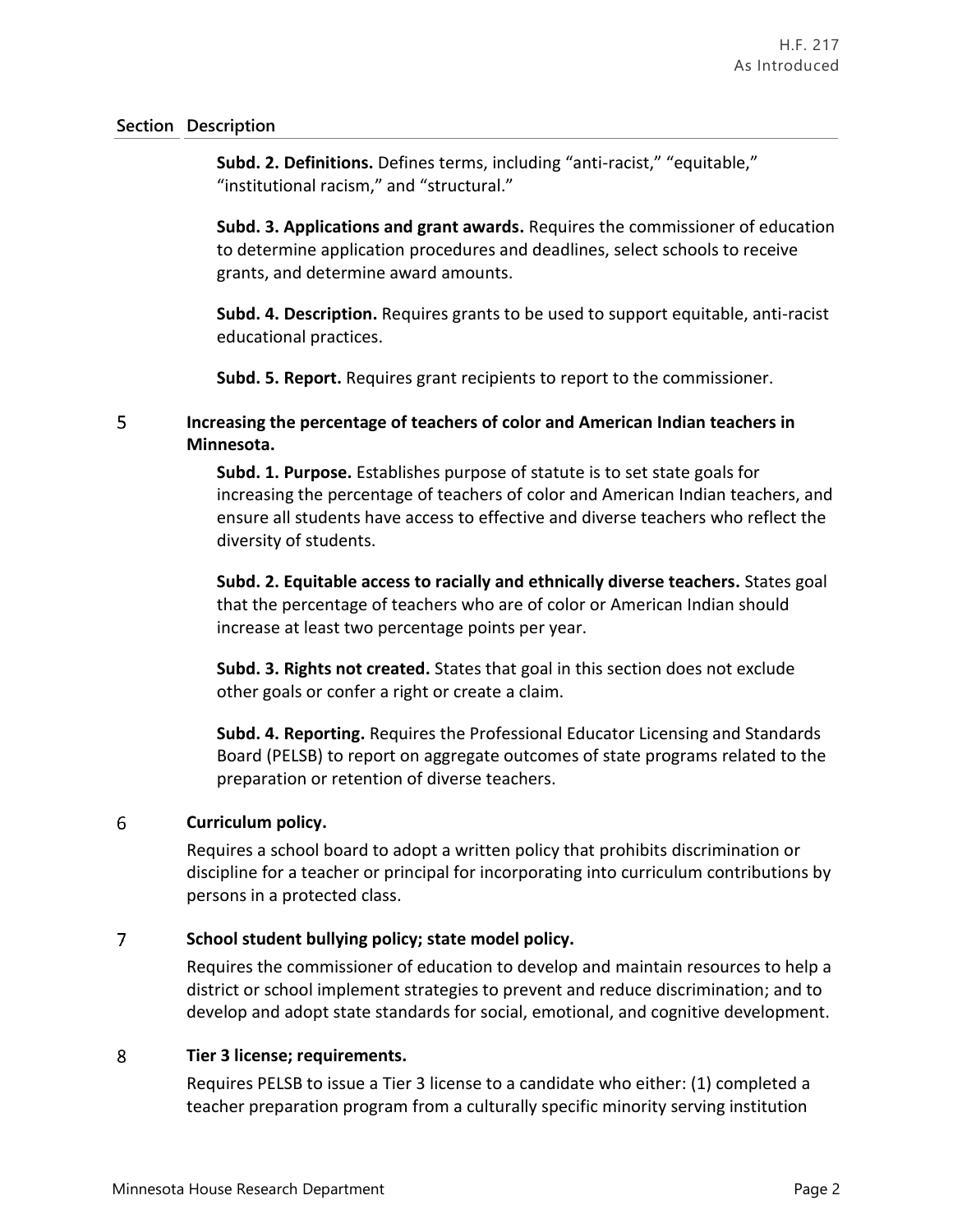and is eligible for a teacher license in another state; or (2) completed a university teacher preparation program in another country and has taught at least two years. Requires candidate to have completed student teaching comparable to Minnesota requirements.

#### 9 **Tier 4 license; requirements.**

Requires PELSB to issue a Tier 4 license to a candidate who has teaching experience in another state and achieved tenure or completed three consecutive years of employment for at least 120 days per year with a single employer.

#### 10 **Teacher licensure assessment; tests.**

Paragraphs (a) and (b) strike skill test requirements for Tier 4 license. Eliminates Tier 3 and Tier 4 pedagogy and content exam requirements for candidates who have completed board-approved preparation programs, and candidates who have completed preparation programs in other states where they have passed licensure examinations.

Paragraph (c) requires testing centers to provide monthly opportunities for untimed content and pedagogy exams. Requires a candidate who has not passed a required exam after two attempts to be allowed to retake the exam for free.

#### 11 **Continuing contracts (districts in cities outside the first class); probationary period.**

Modifies probationary period for a teacher who has taught for three consecutive years in one state by allowing the teacher to obtain continuing contract status after serving a one-year probationary period in a Minnesota school district instead of three years.

#### 12 **Tenure (districts in cities of the first class); probationary period.**

Allows a district to negotiate a contract with a one-year probationary period for a teacher who has obtained tenure or completed three consecutive years of employment for at least 120 days per year with a single employer.

#### 13 **Come teach in Minnesota hiring bonuses.**

**Subd. 1. Purpose.** States that purpose of bonus program is to support districts and schools recruiting teachers to meet staffing needs in shortage areas.

**Subd. 2. Eligibility.** Requires a district or school to verify that hiring bonus is given to teacher licensed in another state who qualifies for a Tier 3 or 4 license, has moved to the economic development region where the teacher was hired, and belongs to a racial or ethnic group underrepresented among teachers compared to students in the district.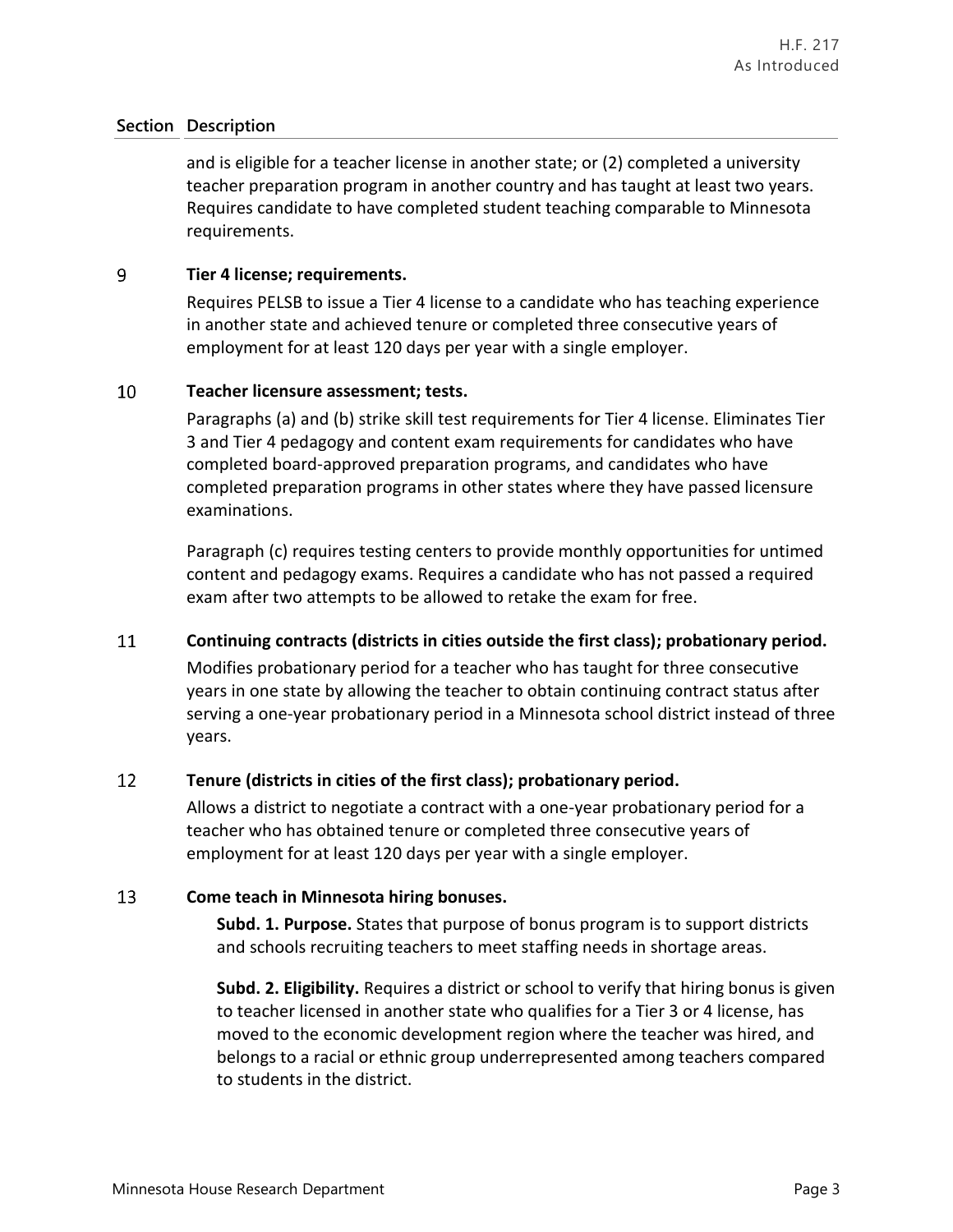**Subd. 3. Bonus amount.** Allows a district or school to offer a bonus of \$2,500 to \$5,000 to an eligible teacher, and a bonus of \$4,000 to \$8,000 to an eligible teacher with a license in a shortage area. Requires a teacher to be paid half of the bonus when starting employment, and half after four years of service.

**Subd. 4. Administration.** Requires the commissioner to establish a process for districts or schools to seek reimbursement for hiring bonuses. Allows the department to conduct a pilot program to establish feasibility. Requires the department to report to the legislature on the effectiveness of the program and recommendations for improvement.

**Subd. 5. Account established.** Creates a special revenue fund for hiring bonuses.

### -15 **Collaborative urban and greater Minnesota educators of color grant program; grant program administration and report.**

Requires grants to be awarded for a two-year grant period, and modifies reporting dates.

#### 16 **Grants for grow your own programs.**

**Subd. 1. Establishment.** Establishes grants for three types of Grow Your Own programs to develop teaching workforce that more closely reflects diverse student population and ensure equitable access to effective and diverse teachers.

**Subd. 2. Definitions.** Defines terms, including "eligible district" and "Grow Your Own program."

**Subd. 3. Grants for residency programs.** Allows eligible districts to apply for grants to develop, maintain, or expand residency programs. Provides requirements and allowable grant uses for programs established by a district and a teacher preparation program provider that uses a cohort model.

**Subd. 4. Grants for programs serving adults.** Allows eligible districts or Head Start programs to apply for grants to support persons of color or American Indian persons to become licensed teachers or preschool teachers. Provides allowable grant uses.

**Subd. 5. Grants for programs serving secondary school students.** Allows school districts and charter schools to apply for grants for dual-credit "Introduction to Teaching" courses and other programs that encourage secondary school students to pursue teaching. Provides allowable grant uses.

**Subd. 6. Grant procedure.** Requires the commissioner to give priority to districts or Head Start programs with the highest number or percentage of students who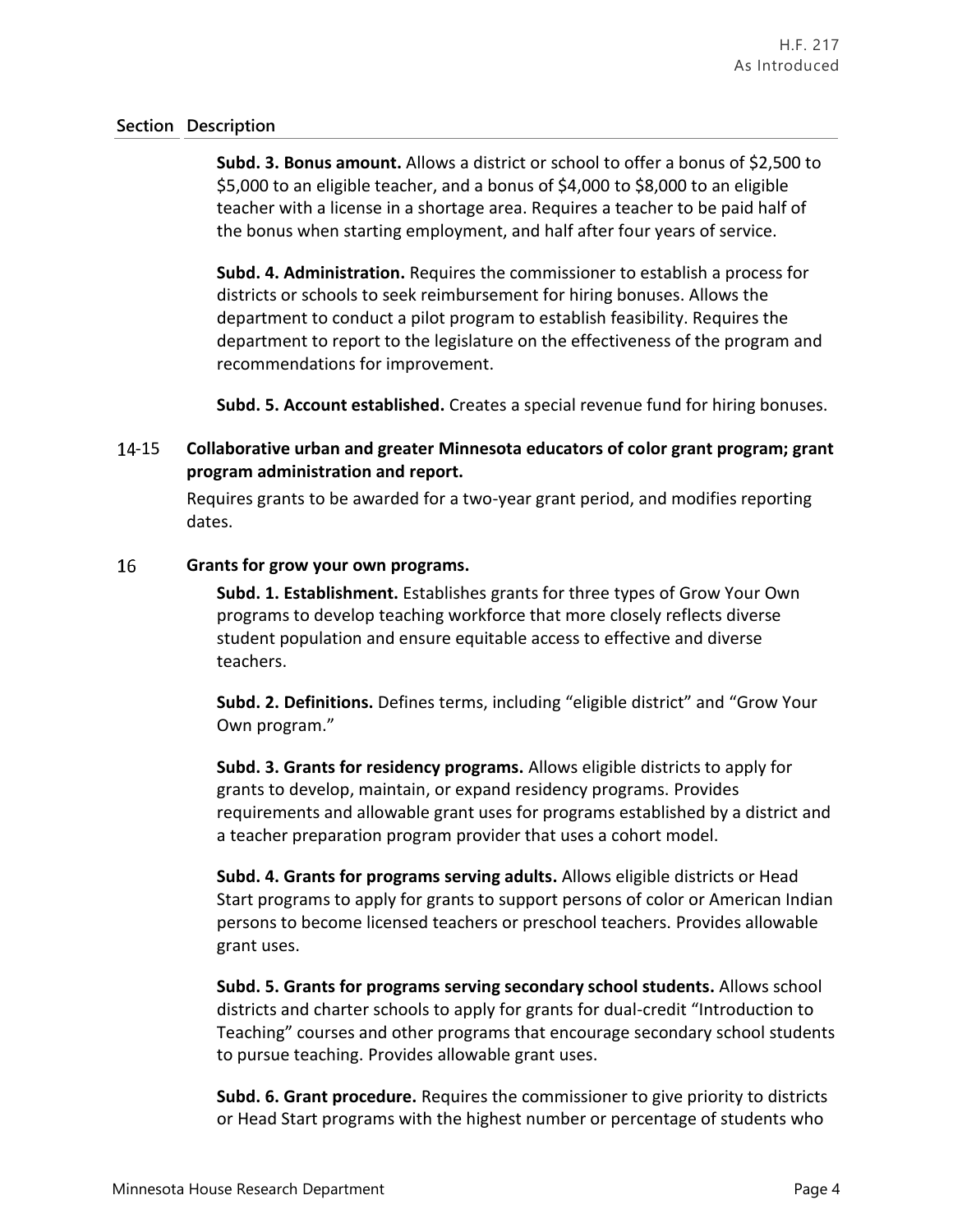are of color or American Indian. Establishes grant application and review timelines.

**Subd. 7. Account established.** Establishes a special revenue fund for Grow Your Own programs.

**Subd. 8. Report.** Requires grant recipients to report to the commissioner.

#### 17 **Teacher mentorship and retention of effective teachers.**

Modifies eligibility for mentorship program grants. Requires PELSB to prioritize grants for efforts to induct, mentor, and retain Tier 2 or 3 teachers who are of color or American Indian, and Tier 2 or 3 teachers in licensure shortage areas. Allows grants to be awarded for up to 24 months. Modifies reporting deadline.

#### 18 **Principals; duties, evaluation.**

Requires principal evaluations to support and improve principal's culturally responsive leadership practices.

#### 19 **Graduation ceremonies; tribal regalia and objects of cultural significance.**

Requires a school district or charter school to allow an American Indian student to wear American Indian regalia, tribal regalia, or objects of cultural significance at a graduation ceremony.

#### 20 **Achievement and integration; plan implementation; components.**

Modifies achievement and integration plan requirements. Requires plans to include strategies to address institutional racism.

#### 21 **Appropriations.**

Appropriates funds for the following:

- Collaborative urban and greater Minnesota educators of color grants: \$6,000,000 in fiscal year 2022 and \$6,000,000 in fiscal year 2023
- Grow Your Own pathways to teacher licensure grants: \$8,500,000 in fiscal year 2022 and \$8,500,000 in fiscal year 2023
- Mentoring, induction, and retention incentive program grants for teachers of color: \$3,000,000 in fiscal year 2022 and \$3,000,000 in fiscal year 2023
- Reports on increasing percentage of teachers of color and American Indian teachers: \$15,000 in fiscal year 2022